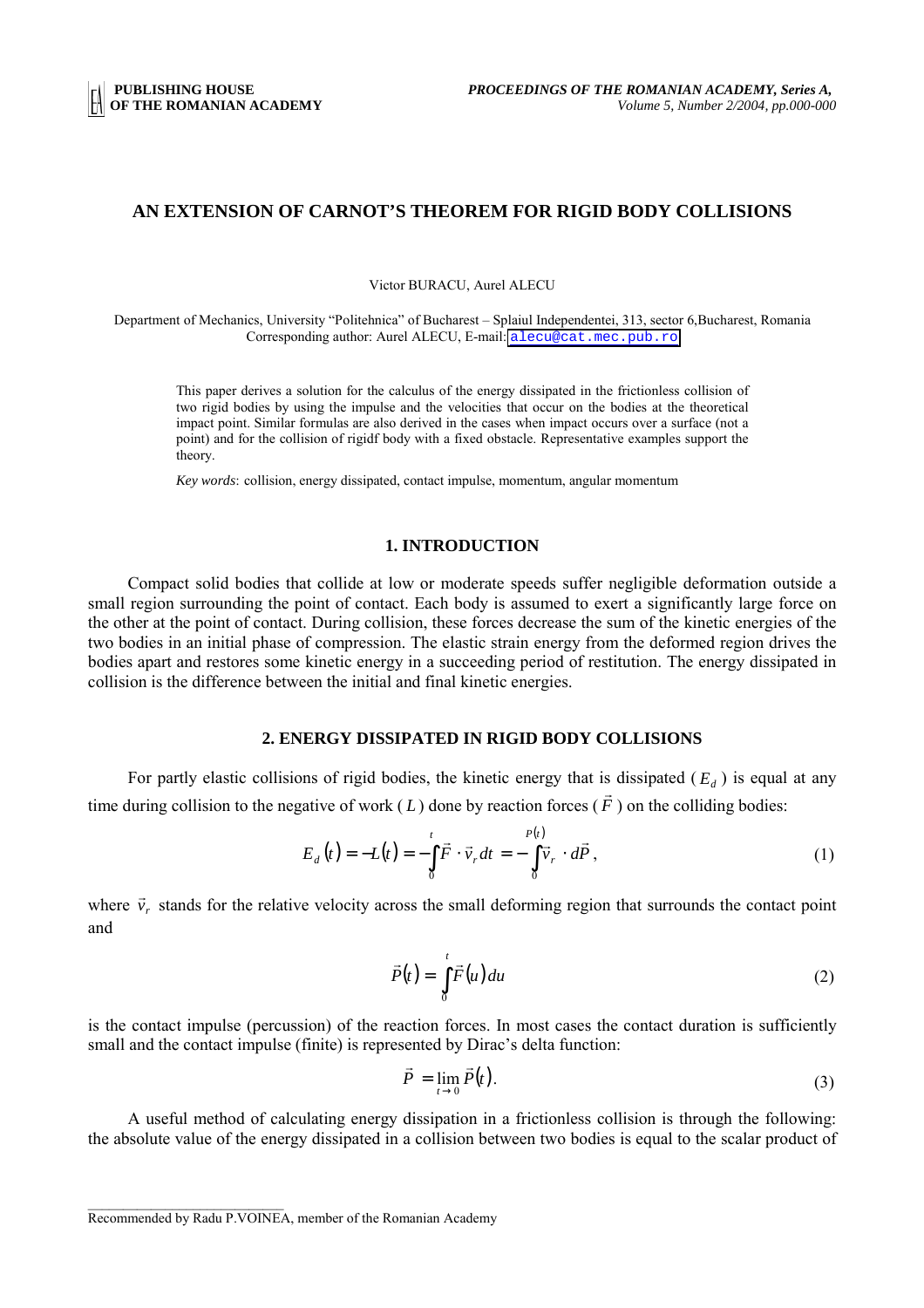the contact impulse on either body and the mean of the velocity difference between the points of contact before collision and their velocity difference after collision.

#### *Proof:*

Consider two rigid bodies labelled  $i = 1$  and  $i = 2$  which collide at a common point  $O$ . Their center of mass  $(C_i)$  velocities  $\vec{v}_{Ci}$  and their angular velocities  $\vec{\omega}_i$  will change discontinously from their values  $\vec{v}_{Ci}$ and  $\vec{\omega}_i$  just before collision to their values  $\vec{v}_{Ci}^{\prime\prime}$  and  $\vec{\omega}_i^{\prime\prime}$  just after collision. We denote by  $m_i$  the mass of body *i* and by  $[J]_i$  its central inertia tensor. Let  $(-1)^i \vec{P}$  be the contact impulse exerted on body *i* at the point of contact by the other body during collision. The following relations derive from the linear an angular momentum laws:

$$
m_i(\vec{v}_{Ci}'' - \vec{v}_{Ci}') = (-1)^i \vec{P} , \qquad [J]_i(\vec{\omega}_i'' - \vec{\omega}_i') = C_i^{\vec{\phantom{a}}} O \times (-1)^i \vec{P} , \qquad i = 1, 2. \tag{4}
$$

The kinetic energy of the two bodies before and after collision will be expressed through Koening's formula:

$$
E' = \frac{1}{2} \sum_{i=1}^{2} \left( m_i \vec{v}_{Ci}^{\'}{}^2 + \vec{\omega}_i' \cdot [J]_i \vec{\omega}_i' \right) , \quad E'' = \frac{1}{2} \sum_{i=1}^{2} \left( m_i \vec{v}_{Ci}^{\''}{}^2 + \vec{\omega}_i'' \cdot [J]_i \vec{\omega}_i'' \right).
$$
 (5)

The energy dissipated during the impact is

$$
E_d = E' - E'' = \frac{1}{2} \left[ \sum_{i=1}^2 m_i \left( \vec{v}_{Ci}^{\prime 2} - \vec{v}_{Ci}^{\prime\prime 2} \right) + \sum_{i=1}^2 \left( \vec{\omega}_i^{\prime} \cdot [J]_i \vec{\omega}_i^{\prime} - \vec{\omega}_i^{\prime\prime} \cdot [J]_i \vec{\omega}_i^{\prime\prime} \right) \right].
$$
 (6)

Based on (4) one can write

$$
\sum_{i=1}^{2} m_i \left( \vec{v}'_{Ci}^2 - \vec{v}''_{Ci}^2 \right) = \sum_{i=1}^{2} m_i \left( \vec{v}'_{Ci} - \vec{v}''_{Ci} \right) \cdot \left( \vec{v}'_{Ci} + \vec{v}''_{Ci} \right) = \vec{P} \cdot \sum_{i=1}^{2} (-1)^{i+1} \cdot \left( \vec{v}'_{Ci} + \vec{v}''_{Ci} \right).
$$
 (7)

The second term in formula (6) will be computed using (4) and the simetry of the inertia tensor

$$
\vec{\omega}' \cdot [J\vec{\omega}' = \vec{\omega}'' \cdot [J\vec{\omega}'] \tag{8}
$$

Thus

$$
\sum_{i=1}^{2} (\vec{\omega}_{i}^{\prime} \cdot [J]_{i} \vec{\omega}_{i}^{\prime} - \vec{\omega}_{i}^{\prime\prime} \cdot [J]_{i} \vec{\omega}_{i}^{\prime}) = \sum_{i=1}^{2} (\vec{\omega}_{i}^{\prime} \cdot [J]_{i} \vec{\omega}_{i}^{\prime} - \vec{\omega}_{i}^{\prime} \cdot [J]_{i} \vec{\omega}_{i}^{\prime} + \vec{\omega}_{i}^{\prime\prime} \cdot [J]_{i} \vec{\omega}_{i}^{\prime} - \vec{\omega}_{i}^{\prime\prime} \cdot [J]_{i} \vec{\omega}_{i}^{\prime}) =
$$
\n
$$
= \sum_{i=1}^{2} (\vec{\omega}_{i}^{\prime} + \vec{\omega}_{i}^{\prime\prime}) \cdot [J]_{i} (\vec{\omega}_{i}^{\prime} - \vec{\omega}_{i}^{\prime\prime}) = \sum_{i=1}^{2} (\vec{\omega}_{i}^{\prime} + \vec{\omega}_{i}^{\prime\prime}) \cdot \left( \vec{C_{i}} O \times (-1)^{i+1} \vec{P} \right) = (9)
$$
\n
$$
= \vec{P} \cdot \sum_{i=1}^{2} (-1)^{i+1} (\vec{\omega}_{i}^{\prime} + \vec{\omega}_{i}^{\prime\prime}) \times \vec{C_{i}} O
$$

Taking into account that the velocities of the contact point on each body are

$$
\vec{v}_{0i}' = \vec{v}_{Ci}' + \vec{\omega}_i' \times \vec{C}_i \vec{O} \qquad , \qquad \vec{v}_{0i}'' = \vec{v}_{Ci}'' + \vec{\omega}_i'' \times \vec{C}_i \vec{O} \qquad , \tag{10}
$$

the energy dissipation in the collision will result as

$$
E_d = \frac{1}{2} \vec{P} \cdot \sum_{i=1}^{2} (-1)^{i+1} (\vec{v}_{oi} + \vec{v}_{oi}^{\prime}),
$$
\n(11)

which proves the assertion. This is a generalization of Kelvin's theorem [1] for rigid body collisions.

# *Remarks:*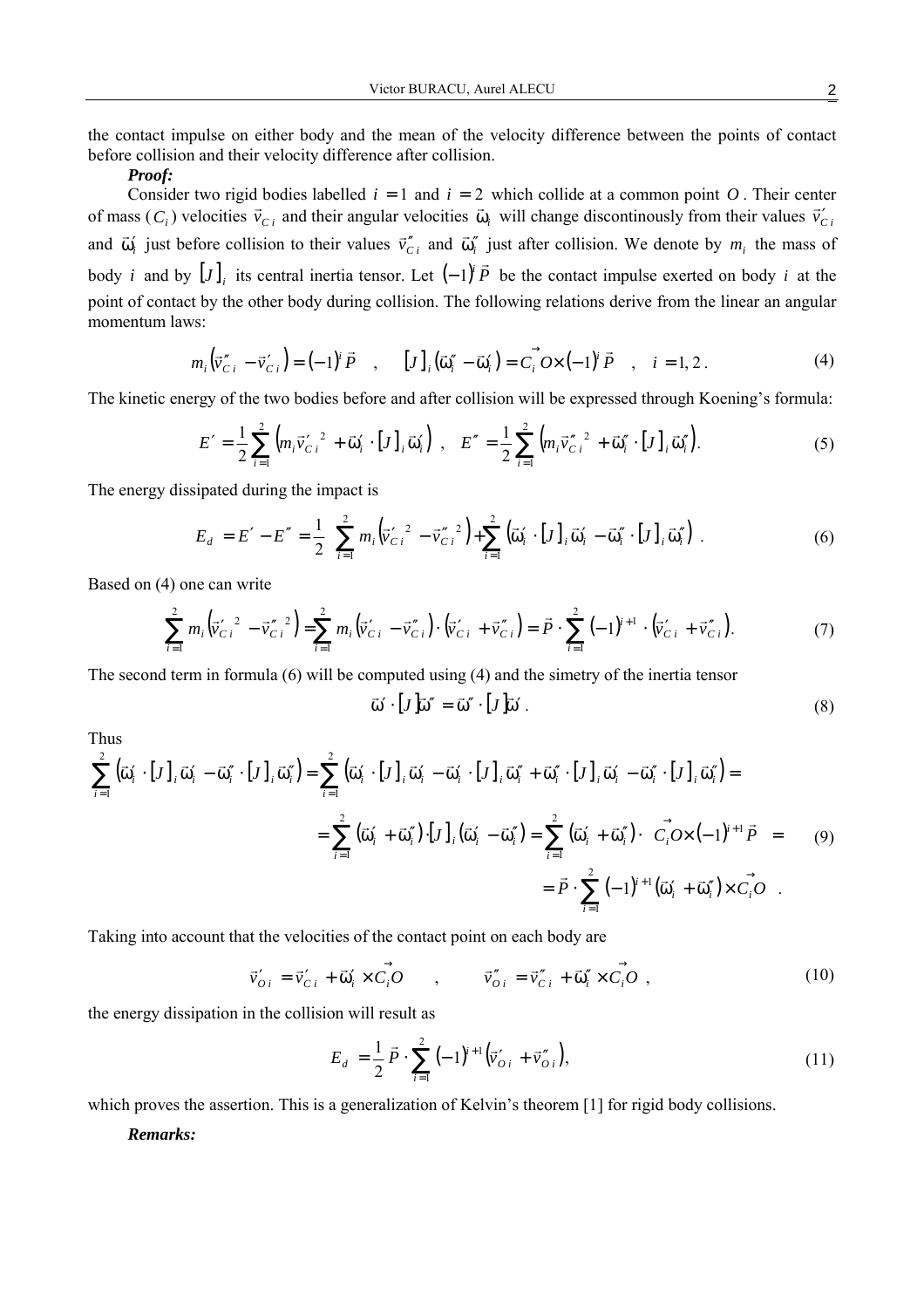**a).** In some cases after collision the velocities of the contact point on both rigid bodies result perpendicular on the contact impulse. Here the energy dissipated during impact will be equal to the kinetic energy of lost velocities (Carnot's theorem) [1], [2] :

$$
E_d = E' - E'' = \frac{1}{2} \vec{P} \cdot \sum_{i=1}^{2} (-1)^{i+1} \vec{v}'_{0i} = E_p ,
$$
\n(12)

where

$$
E_{p} = \frac{1}{2} \left[ \sum_{i=1}^{2} m_{i} (\vec{v}_{Ci}^{\'} - \vec{v}_{Ci}^{\''})^{2} + \sum_{i=1}^{2} (\vec{\omega}_{i}^{\'} - \vec{\omega}_{i}^{\''}) \cdot [J]_{i} (\vec{\omega}_{i}^{\'} - \vec{\omega}_{i}^{\''}) \right].
$$
 (13)

**b).** Some recent developments in collision theory [3], [4] tend to introduce a moment impulse *M* in addition to the resultant impulse at the contact point. This is justified by the fact that in real collisions the impact forces occur over a surface, not a point. More, the contact impulse is the resultant of surface forces whose exact location may not only be accurately know, but that usually changes during the contact duration. Consequently in some cases uncertainty in the selection of the contact point demands an equivalent force system which should include a moment. In such cases the law of angular momentum will change to

$$
[J]_i(\vec{\omega}_i'' - \vec{\omega}_i') = C_i \vec{\omega} \left( -1 \right)^i \vec{P} + (-1)^i \vec{M} \qquad i = 1, 2. \tag{14}
$$

Energy dissipation in the collision will result in the form

$$
E_d = \frac{1}{2} \vec{P} \cdot \sum_{i=1}^{2} (-1)^{i+1} (\vec{v}_{0i} + \vec{v}_{0i}^{\prime}) + \frac{1}{2} \vec{M} \cdot \sum_{i=1}^{2} (-1)^{i+1} (\vec{\omega}_i^{\prime} + \vec{\omega}_i^{\prime})
$$
 (15)

#### *Particular case - Collision of a rigid body with a fixed obstacle.*

In the case of collision between a rigid body (*i* = 1) and a fixed obstacle (*i* = 2),  $\vec{v}_{02}^{\prime} = \vec{v}_{02}^{\prime\prime} = 0$  and  $\vec{v}_{01}$  $\vec{\omega}'_2 = \vec{\omega}''_2 = 0$ . Energy dissipation during impact will be

$$
E_d = -\vec{P} \cdot \frac{\vec{v}_{01}^{\prime} + \vec{v}_{01}^{\prime\prime}}{2} - \vec{M} \cdot \frac{\vec{\omega}_1^{\prime} + \vec{\omega}_1^{\prime\prime}}{2}
$$
 (16)

#### **3. APPLICATIONS**

In order to illustrate the theory the following examples will be considered.

#### **3.1. Collision between a rigid cylinder and a sharp edge.**

Figure 1 shows the cylinder and the associated coordinates. The velocity of impact point *A* before and after collision is

$$
v'_{An} = -v'_{O} \cos \alpha , \qquad v'_{At} = v'_{O} \sin \alpha - r\omega',
$$
  

$$
v''_{An} = v''_{On} , \qquad v''_{At} = v''_{Ot} - r\omega'' = 0.
$$

The slipless collision equations are:

$$
m v''_{On} + m v'_O \cos \alpha = P_n \quad , \quad m v''_{Ot} - m v'_O \sin \alpha = P_t \quad , \quad P_t \le \mu P_n,
$$

$$
J_O \cdot \left(\omega'' - \frac{v_O'}{r}\right) = -r P_t \quad , \quad e = \frac{v_{On}''}{v_O' \cos \alpha} \quad , \quad v_{Or}'' - r\omega'' = 0 \quad ,
$$

These equations give: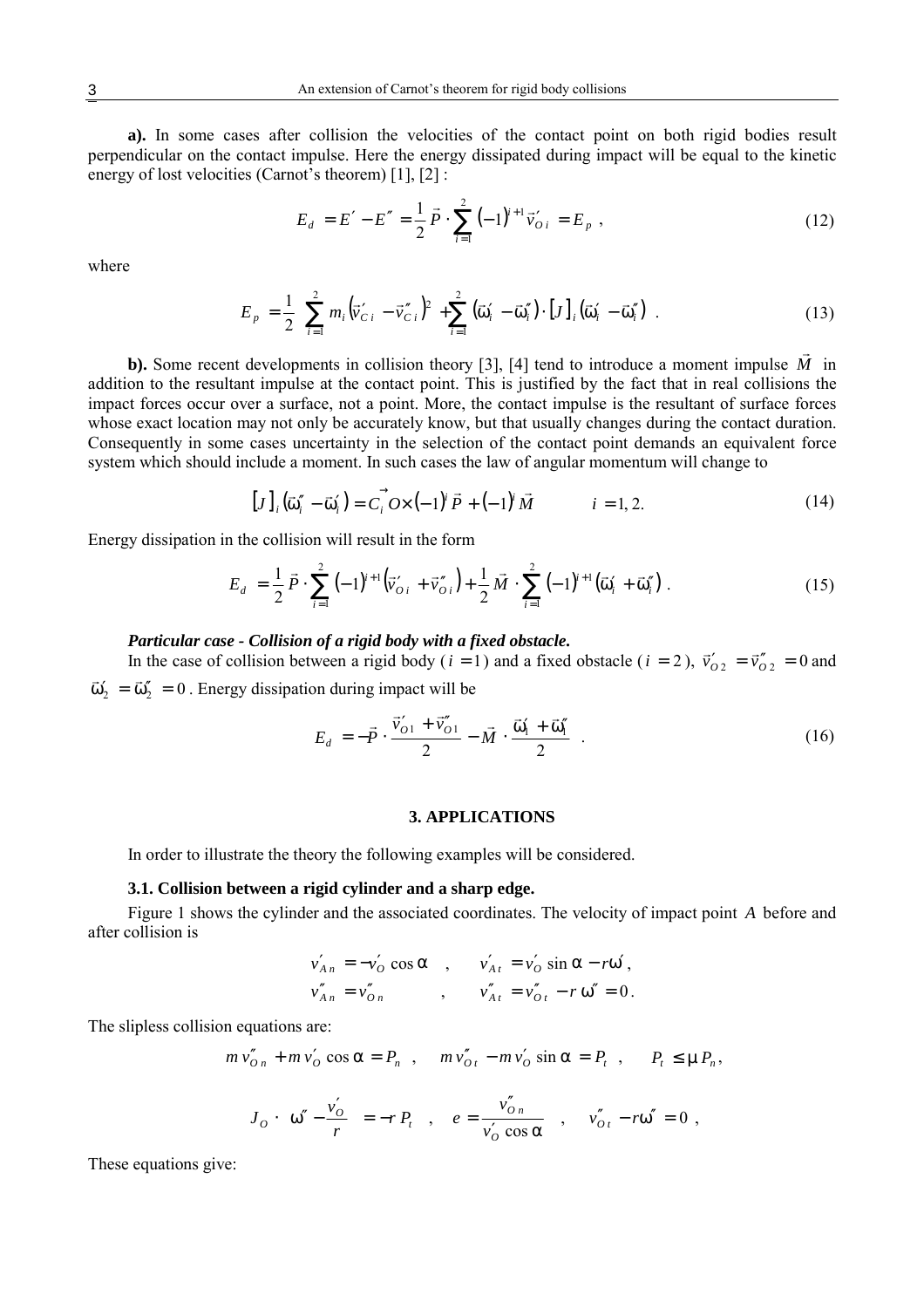$$
P_n = m v'_0 (1 + e) \cos \alpha \ , \qquad P_t = \frac{m}{3} (r \omega' - v'_0 \sin \alpha) \ ,
$$
  

$$
v''_{0n} = e v'_0 \cos \alpha \ , \qquad v''_{0t} = \frac{2}{3} v'_0 \sin \alpha + \frac{1}{3} r \omega' \ , \qquad \omega'' = \frac{2}{3} \frac{v'_0}{r} \sin \alpha + \frac{1}{3} \omega' \ ,
$$

where  $e$  and  $\mu$  represent the restitution and the friction collision coefficients between the cylinder and the sharp corner.



Fig. 2. Rigid cylinder impacting a sharp edge; mass – m, radius – r, central moment of inertia  $J_0=mr^2/2$ .

In order to prevent sliding at point *A* it is required that

$$
\mu \ge \frac{P_t}{P_n} = \frac{r\omega' - v'_0 \sin \alpha}{3(1+e) \cdot v'_0 \cos \alpha}.
$$

Energy dissipation during impact is

$$
E_d = -\frac{1}{2} \Big[ P_t \left( v'_{A t} + v''_{A t} \right) + P_n \left( v'_{A n} + v''_{A n} \right) \Big] = \frac{m v'_o{}^2}{2} \Bigg[ \frac{1}{3} \Bigg( \frac{r \omega'}{v'_o} - \sin \alpha \Bigg)^2 + \big( 1 - e^2 \big) \cos^2 \alpha \Bigg] \ .
$$

One should note in this example the contribution of both  $P_n$  and  $P_t$  to  $E_d$ . This is a generalization of a known problem [4], [5].

## **3.2. Rigid pendulum striking a massive plane surface.**

The collision is shown in figure 2. The impulse and the moment impulse at the theoretical impact point C result along with  $\omega''$  from [6]:

$$
\omega'' = -e \omega', \ \ P_{0t} = P_{0n} = 0 \ , \ \ P_C = \frac{1}{2} m \omega' (1+e)(2l+h) \ , \ \ M_{PC} = P_C \frac{h^2}{6(2l+h)} = \frac{1}{12} m \omega' (1+e) h^2 \ .
$$

As

$$
v'_C = \frac{1}{2} \omega'(2l + h)
$$
,  $v''_C = -\frac{1}{2} e \omega'(2l + h)$ 

the dissipated energy during impact is

$$
E_d = \frac{1}{2} P(v'_C + v''_C) + \frac{1}{2} M(\omega' + \omega'') = \frac{1}{2} m \cdot (1 - e^2) \cdot \left( l^2 + lh + \frac{h^2}{3} \right) \cdot \omega'^2,
$$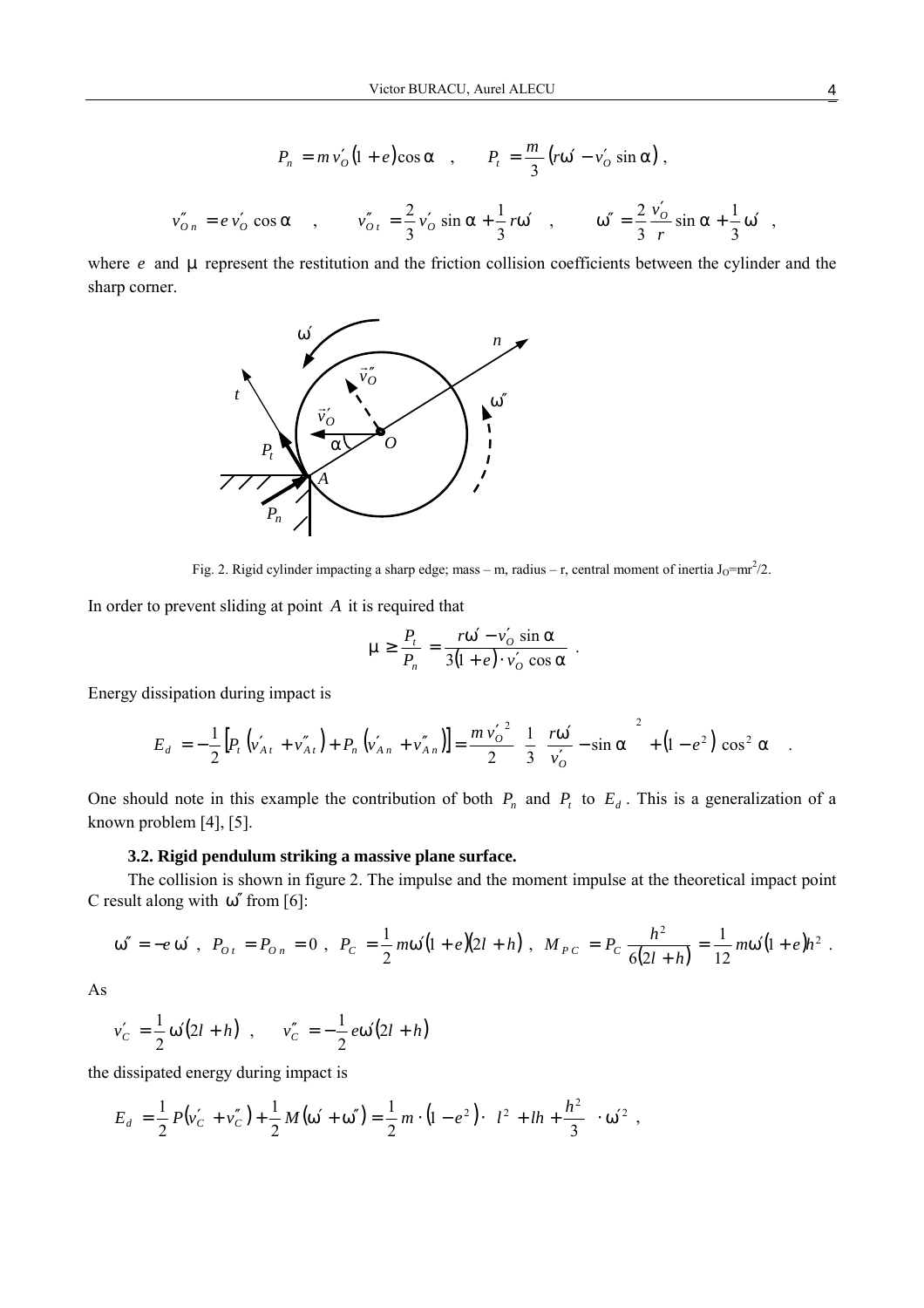which can be easily verified by computing the difference of the kinetic energies of the pendulum before and after collision. Note that in the particular case of this example, formula (15) proves the corectness of the chosen impulse distribution on the impact surface shown in [6], as only a corect impulse distribution is consistent with the energy loss during collision.



Fig. 2. Rigid pendulum striking a massive plane surface

## **3.3. Sudden fastening of a point of a rigid body.**

Consider a rigid body moving freely in the space prior to its sudden fastening of its point *O* . The collision is shown in figure 3a. The velocity constraint on the rigid body requires that the velocity of point *O* after collision be zero ( $\vec{v}_0^{\prime\prime} = 0$ ). Linear and angular momentum equations are:

$$
m\left[\vec{\omega}'' \times \vec{OC} - \left(\vec{v}_0' + \vec{\omega}' \times \vec{OC}\right)\right] = \vec{P} \ , \ [J]_O \vec{\omega}'' - \left([J]_O \vec{\omega}' + m\vec{OC} \times \vec{v}_O'\right) = 0 \ .
$$



Fig. 3. Rigid body in motion with one of its points suddenly fixed; a.- tridimensional, b. – planar; mass-m, inertia tensor about point  $O - [J]_O$ .

It results that

$$
\vec{\omega}'' = \vec{\omega}' + m \left[J\right]_0^{-1} \vec{OC} \times \vec{v}'_0 , \quad \vec{P} = -m\vec{v}'_0 - m \vec{OC} \times \left[J\right]_0^{-1} \left(\vec{OC} \times \vec{v}'_0\right).
$$

Energy dissipation during collision will be